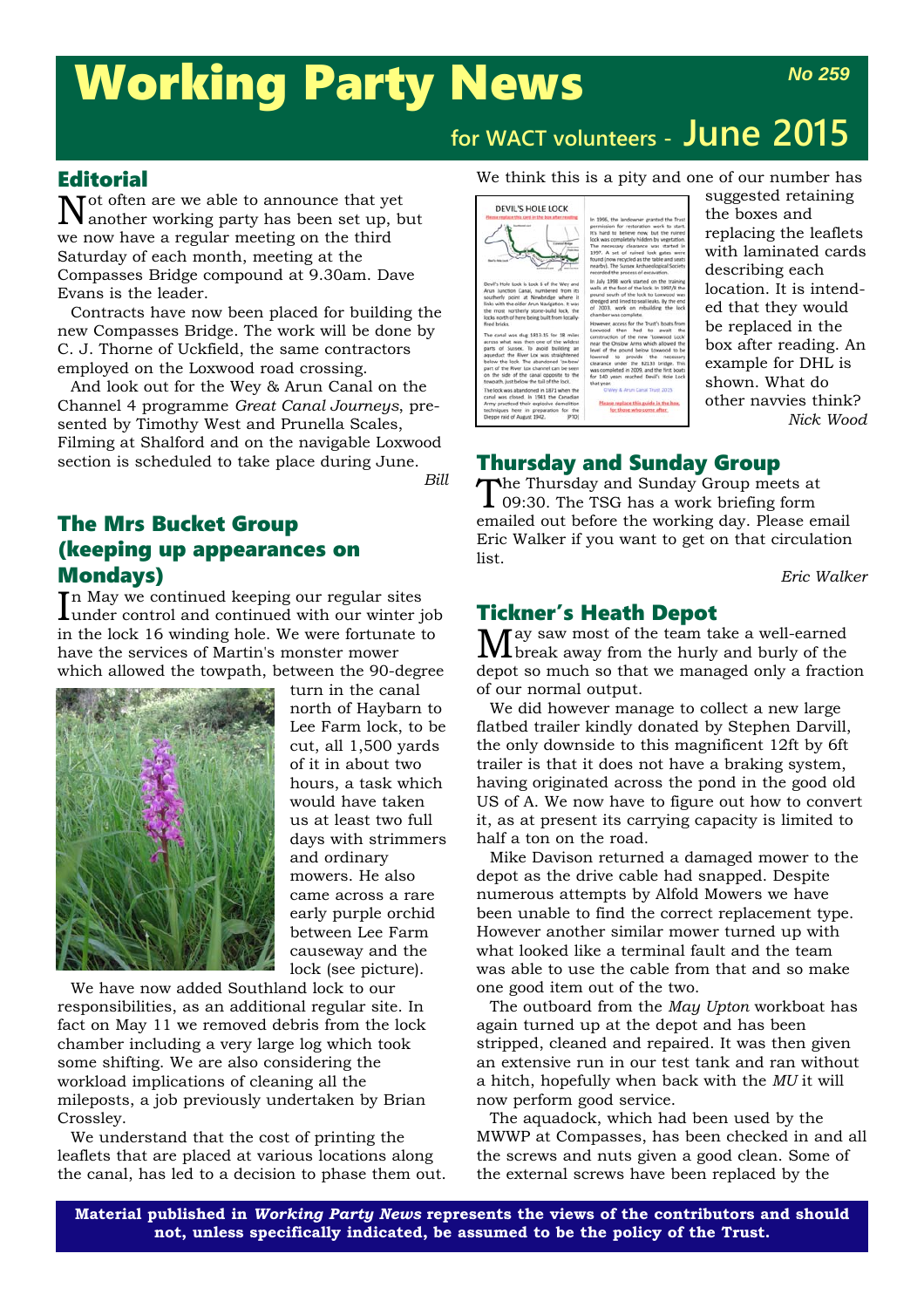#### Northern Working Parties



*Compasses culvert (left) and viewing platform (right). Pictures from Bill Nicholson*

newer type which have four internal splines. This reduces the likelihood of the splines shearing, making the screws unusable.

David Robson has once again done sterling service reducing the amount of vegetation in and around the depot.

On the wildlife front it would seem that the residents of our nest of young robins have fledged and can no longer be seen hopping around our workshop so spring has sprung and summer is nearly with us - hooray.

Well that's about it for this month. All the best *John Smith*

# **Mid Week Working Party**<br>**TM** *M* WWP has spent a busy month working on

MWWP has spent a busy month working on 'project' clearances - by that I mean areas where we have been given permission to clear and which will support ongoing projects. For example, we worked on the off-side bank at Compasses, below the Mobile Home Park in agreement with Tony Ford and Dave Evans for their work on the

new bridge. We used the aquadocks to ferry rubbish across the canal and Dave Kersley kindly removed it.

The following two weeks were spent in Hunt Park, firstly near the new viewing platform and then across the other side of Cranleigh Waters. In both cases there were more than 15 volunteers doing the back-breaking job of pulling Himalayan balsam! We also cleared a fair amount of rubbish from Hunt Park, including two old tyres and sundry beer cans.

On 27 May we were scheduled to work at Whipley with Richard Smart, who is looking at the old rail crossing. We'll be digging some trial pits to see what remains of the bridge, if anything. Some of the team will be doing clearance just south of Run Common Road for about 100 yards to the culvert.

Future work will involve pre-camp prep at Shalford prior to the final push on the viewing platform, and another visit to Fastbridge. *David Daniels (leader, pro-tem)*

| <b>Working Party Diary</b>                                |                                                                                                  |                                                |  |  |
|-----------------------------------------------------------|--------------------------------------------------------------------------------------------------|------------------------------------------------|--|--|
| Every Sunday and Thursday                                 | Mainly construction work                                                                         | <b>Contact Eric Walker for details</b>         |  |  |
| Usually first & third Mondays of the<br>month             | 'Mrs Bucket' - Keeping Up<br>Appearances                                                         | Details from John Empringham                   |  |  |
| Every Wednesday                                           | <b>Enquiries to David Daniels</b><br>Mid-Week Working Party<br>pending appointment of new leader |                                                |  |  |
| Every Wednesday (plus Thursday<br>and Sunday as required) | Loxwood Link Maintenance                                                                         | Check with Kev Baker                           |  |  |
| Every Wednesday                                           | Maintenance sessions at<br>Tickner's Heath Depot                                                 | Contact John Smith/Ken Bacon                   |  |  |
| <b>Tuesdays or Fridays</b>                                | Work in Lording's area                                                                           | Contact Tony Clear for details                 |  |  |
| Various Tuesdays                                          | Hedge Laying                                                                                     | <b>Contact Keith Nichols</b>                   |  |  |
| Third Saturday of the month                               | Summit level                                                                                     | <b>Contact Dave Evans</b>                      |  |  |
| 7 June                                                    | The Poddle, Amberley                                                                             | www.weyandarun.co.uk/poddle/2015PoddleForms.pd |  |  |
| 25 July to 1 August                                       | <b>WACT Summer Camp</b>                                                                          | www.weyandarun.co.uk/SummerCamp2015.php        |  |  |